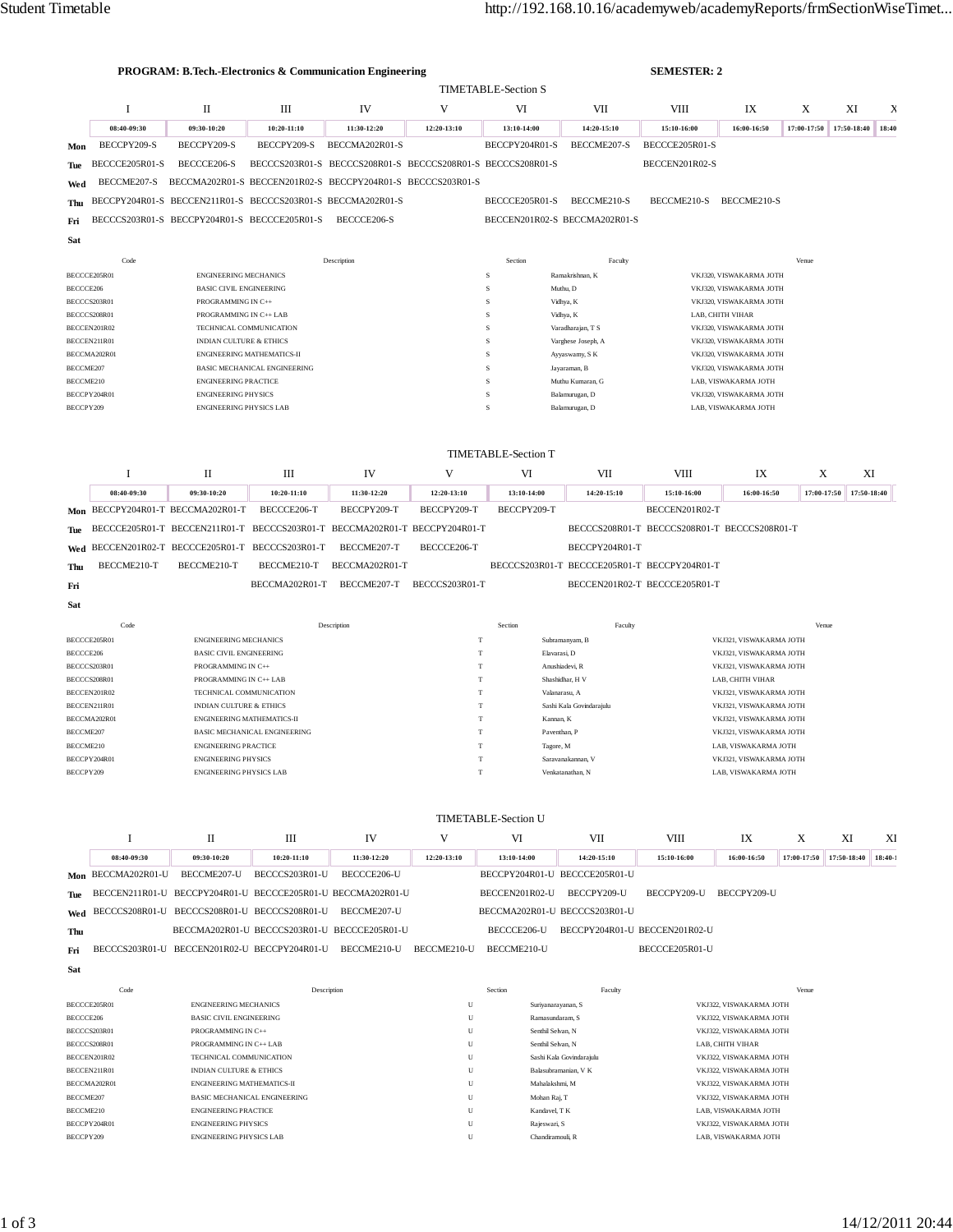|           | <b>TIMETABLE-Section V</b>                                  |                                    |                                     |                                                             |             |                |                                              |                |                         |             |                |  |
|-----------|-------------------------------------------------------------|------------------------------------|-------------------------------------|-------------------------------------------------------------|-------------|----------------|----------------------------------------------|----------------|-------------------------|-------------|----------------|--|
|           |                                                             | П                                  | Ш                                   | IV                                                          | V           | VI             | VII                                          | VIII           | IX                      | X           | XI             |  |
|           | 08:40-09:30                                                 | 09:30-10:20                        | 10:20-11:10                         | 11:30-12:20                                                 | 12:20-13:10 | 13:10-14:00    | 14:20-15:10                                  | 15:10-16:00    | 16:00-16:50             | 17:00-17:50 | 17:50-18:40 18 |  |
| Mon       |                                                             |                                    |                                     | BECCPY204R01-V BECCMA202R01-V                               |             | BECCCS203R01-V | BECCME207-V                                  | BECCCE205R01-V |                         |             |                |  |
| Tue       | BECCPY209-V                                                 | BECCPY209-V                        | BECCPY209-V                         | BECCCE205R01-V                                              |             |                | BECCPY204R01-V BECCEN201R02-V                | BECCCE206-V    |                         |             |                |  |
| Wed       | BECCCS203R01-V                                              | BECCCE206-V                        |                                     | BECCEN201R02-V BECCCS208R01-V BECCCS208R01-V BECCCS208R01-V |             |                |                                              | BECCMA202R01-V |                         |             |                |  |
| Thu       |                                                             | BECCPY204R01-V                     | BECCME207-V                         | BECCCS203R01-V                                              |             |                | BECCEN201R02-V BECCMA202R01-V BECCCE205R01-V |                |                         |             |                |  |
| Fri       | BECCMA202R01-V BECCCE205R01-V BECCCS203R01-V BECCPY204R01-V |                                    |                                     |                                                             |             | BECCEN211R01-V | BECCME210-V                                  | BECCME210-V    | BECCME210-V             |             |                |  |
| Sat       |                                                             |                                    |                                     |                                                             |             |                |                                              |                |                         |             |                |  |
|           | Code                                                        |                                    |                                     | Description                                                 |             | Section        | Faculty                                      |                |                         | Venue       |                |  |
|           | BECCCE205R01                                                | <b>ENGINEERING MECHANICS</b>       |                                     |                                                             |             | V              | Saravana Kumar, P                            |                | VKJ323, VISWAKARMA JOTH |             |                |  |
| BECCCE206 |                                                             | <b>BASIC CIVIL ENGINEERING</b>     |                                     |                                                             |             | V              | Ramasundaram, S                              |                | VKJ323, VISWAKARMA JOTH |             |                |  |
|           | BECCCS203R01                                                | PROGRAMMING IN C++                 |                                     |                                                             |             | V              | Priya, S                                     |                | VKJ323, VISWAKARMA JOTH |             |                |  |
|           | BECCCS208R01                                                | PROGRAMMING IN C++ LAB             |                                     |                                                             |             | V              | Brindha, GR                                  |                | LAB, CHITH VIHAR        |             |                |  |
|           | BECCEN201R02                                                | TECHNICAL COMMUNICATION            |                                     |                                                             |             | V              | Venkatraman, G                               |                | VKJ323, VISWAKARMA JOTH |             |                |  |
|           | BECCEN211R01                                                | <b>INDIAN CULTURE &amp; ETHICS</b> |                                     |                                                             |             | V              | Varghese Joseph, A                           |                | VKJ323, VISWAKARMA JOTH |             |                |  |
|           | BECCMA202R01                                                |                                    | <b>ENGINEERING MATHEMATICS-II</b>   |                                                             |             | V              | Balasubramanian, K                           |                | VKJ323, VISWAKARMA JOTH |             |                |  |
| BECCME207 |                                                             |                                    | <b>BASIC MECHANICAL ENGINEERING</b> |                                                             |             | V              | Thiruppathi, K                               |                | VKJ323, VISWAKARMA JOTH |             |                |  |
| BECCME210 |                                                             | <b>ENGINEERING PRACTICE</b>        |                                     |                                                             |             | V              | Venkatesan, K                                |                | LAB. VISWAKARMA JOTH    |             |                |  |
|           | BECCPY204R01                                                | <b>ENGINEERING PHYSICS</b>         |                                     |                                                             |             | V              | Saravanakannan, V                            |                | VKJ323, VISWAKARMA JOTH |             |                |  |
| BECCPY209 |                                                             | <b>ENGINEERING PHYSICS LAB</b>     |                                     |                                                             |             | V              | Saravanakannan, V                            |                | LAB. VISWAKARMA JOTH    |             |                |  |

|           |              |                                                  |               |                                                                                |             | <b>TIMETABLE-Section W</b> |                                              |                                              |                         |             |       |
|-----------|--------------|--------------------------------------------------|---------------|--------------------------------------------------------------------------------|-------------|----------------------------|----------------------------------------------|----------------------------------------------|-------------------------|-------------|-------|
|           |              | П                                                | Ш             | IV                                                                             | V           | VI                         | VII                                          | <b>VIII</b>                                  | IX                      | X           | Σ     |
|           | 08:40-09:30  | 09:30-10:20                                      | $10:20-11:10$ | 11:30-12:20                                                                    | 12:20-13:10 | 13:10-14:00                | 14:20-15:10                                  | 15:10-16:00                                  | 16:00-16:50             | 17:00-17:50 | 17:50 |
|           |              | Mon BECCEN201R02-W BECCMA202R01-W BECCCE205R01-W |               | BECCME210-W                                                                    | BECCME210-W | BECCME210-W                |                                              | BECCCS203R01-W                               |                         |             |       |
| Tue       |              | BECCCE205R01-W                                   | BECCME207-W   | BECCCE206-W                                                                    |             |                            | BECCPY204R01-W BECCMA202R01-W BECCCS203R01-W |                                              |                         |             |       |
|           |              |                                                  |               | Wed BECCEN211R01-W BECCCS203R01-W BECCPY204R01-W BECCMA202R01-W BECCEN201R02-W |             |                            |                                              | BECCCS208R01-W BECCCS208R01-W BECCCS208R01-W |                         |             |       |
| Thu       | BECCPY209-W  | BECCPY209-W                                      | BECCPY209-W   | BECCME207-W                                                                    |             |                            | BECCPY204R01-W BECCCE205R01-W BECCMA202R01-W |                                              |                         |             |       |
| Fri       |              |                                                  |               | BECCCS203R01-W BECCCE205R01-W                                                  |             | BECCCE206-W                |                                              | BECCEN201R02-W BECCPY204R01-W                |                         |             |       |
| Sat       |              |                                                  |               |                                                                                |             |                            |                                              |                                              |                         |             |       |
|           | Code         |                                                  |               | Description                                                                    |             | Section                    | Faculty                                      |                                              |                         | Venue       |       |
|           | BECCCE205R01 | <b>ENGINEERING MECHANICS</b>                     |               |                                                                                | W           |                            | Ramasundaram, S                              |                                              | VKJ324, VISWAKARMA JOTH |             |       |
| BECCCE206 |              | <b>BASIC CIVIL ENGINEERING</b>                   |               |                                                                                | W           |                            | Rajarajeswari, A                             |                                              | VKJ324, VISWAKARMA JOTH |             |       |
|           | BECCCS203R01 | PROGRAMMING IN C++                               |               |                                                                                | W           |                            | Jayashree, K                                 |                                              | VKJ324, VISWAKARMA JOTH |             |       |
|           | BECCCS208R01 | PROGRAMMING IN C++ LAB                           |               |                                                                                | W           |                            | Jayashree, K                                 |                                              | LAB, CHITH VIHAR        |             |       |
|           | BECCEN201R02 | TECHNICAL COMMUNICATION                          |               |                                                                                | W           |                            | Koperundevi, E                               |                                              | VKJ324, VISWAKARMA JOTH |             |       |

| <b>BEUCENZUIKUZ</b> | LEUHNIUAL UUMMUNIUAHUN              | NODETURGE VL. E.         | VINJƏZ4. VID WANAKMA JUTH |
|---------------------|-------------------------------------|--------------------------|---------------------------|
| BECCEN211R01        | INDIAN CULTURE & ETHICS             | Sashi Kala Govindarajulu | VKJ324, VISWAKARMA JOTH   |
| BECCMA202R01        | ENGINEERING MATHEMATICS-II          | Ayyaswamy, S K           | VKJ324, VISWAKARMA JOTH   |
| BECCME207           | <b>BASIC MECHANICAL ENGINEERING</b> | Bharathi Raja, S         | VKJ324, VISWAKARMA JOTH   |
| BECCME210           | <b>ENGINEERING PRACTICE</b>         | Mohan Rai, A P           | LAB. VISWAKARMA JOTH      |
| BECCPY204R01        | <b>ENGINEERING PHYSICS</b>          | Lalithambika, K C        | VKJ324, VISWAKARMA JOTH   |
| BECCPY209           | <b>ENGINEERING PHYSICS LAB</b>      | Rajeswari, S             | LAB. VISWAKARMA JOTH      |

## TIMETABLE-Section X

|              |              | П                                  | Ш                                                           | IV          | V           | VI             | VII                                          | <b>VIII</b>                   | IX                      | X           | XI                | X |
|--------------|--------------|------------------------------------|-------------------------------------------------------------|-------------|-------------|----------------|----------------------------------------------|-------------------------------|-------------------------|-------------|-------------------|---|
|              | 08:40-09:30  | 09:30-10:20                        | $10:20-11:10$                                               | 11:30-12:20 | 12:20-13:10 | 13:10-14:00    | 14:20-15:10                                  | 15:10-16:00                   | 16:00-16:50             | 17:00-17:50 | 17:50-18:40 18:40 |   |
| Mon          |              |                                    | BECCEN201R02-X BECCPY204R01-X BECCEN211R01-X BECCCS203R01-X |             |             | BECCCE205R01-X | BECCME210-X                                  | BECCME210-X                   | BECCME210-X             |             |                   |   |
| Tue          |              |                                    | BECCMA202R01-X BECCCE205R01-X BECCEN201R02-X                | BECCPY209-X | BECCPY209-X | BECCPY209-X    |                                              | BECCPY204R01-X                |                         |             |                   |   |
| Wed          |              | BECCME207-X                        | BECCEN201R02-X BECCMA202R01-X                               |             |             | BECCCE206-X    |                                              | BECCPY204R01-X BECCCS203R01-X |                         |             |                   |   |
| Thu          |              |                                    | BECCCS208R01-X BECCCS208R01-X BECCCS208R01-X BECCPY204R01-X |             |             |                | BECCCS203R01-X BECCCE205R01-X BECCMA202R01-X |                               |                         |             |                   |   |
| Fri          |              |                                    | BECCMA202R01-X                                              | BECCME207-X |             | BECCCS203R01-X | BECCCE206-X                                  | BECCCE205R01-X                |                         |             |                   |   |
| Sat          |              |                                    |                                                             |             |             |                |                                              |                               |                         |             |                   |   |
|              | Code         |                                    | Description                                                 |             |             | Section        | Faculty                                      |                               |                         | Venue       |                   |   |
|              | BECCCE205R01 | <b>ENGINEERING MECHANICS</b>       |                                                             |             |             | X              | Sumathi, A                                   |                               | VKJ325, VISWAKARMA JOTH |             |                   |   |
| BECCCE206    |              | <b>BASIC CIVIL ENGINEERING</b>     |                                                             |             |             | X              | Suganya, S                                   |                               | VKJ325, VISWAKARMA JOTH |             |                   |   |
| BECCCS203R01 |              | PROGRAMMING IN C++                 |                                                             |             |             | X              | Chakradhar, P                                |                               | VKJ325, VISWAKARMA JOTH |             |                   |   |
| BECCCS208R01 |              | PROGRAMMING IN C++ LAB             |                                                             |             |             | X              | Chakradhar, P                                |                               | LAB. CHITH VIHAR        |             |                   |   |
|              | BECCEN201R02 | TECHNICAL COMMUNICATION            |                                                             |             |             | X              | Varghese Joseph, A                           |                               | VKJ325, VISWAKARMA JOTH |             |                   |   |
|              | BECCEN211R01 | <b>INDIAN CULTURE &amp; ETHICS</b> |                                                             |             |             | X              | Koperundevi, E                               |                               | VKJ325, VISWAKARMA JOTH |             |                   |   |
|              | BECCMA202R01 | <b>ENGINEERING MATHEMATICS-II</b>  |                                                             |             |             | X              | Venkatesh, S G                               |                               | VKJ325, VISWAKARMA JOTH |             |                   |   |
| BECCME207    |              |                                    | <b>BASIC MECHANICAL ENGINEERING</b>                         |             |             | X<br>Raja, P   |                                              |                               | VKJ325, VISWAKARMA JOTH |             |                   |   |
| BECCME210    |              | <b>ENGINEERING PRACTICE</b>        |                                                             |             |             | X              | Jagan Mohan Reddy, K                         |                               | LAB, VISWAKARMA JOTH    |             |                   |   |

BECCME210 ENGINEERING PRACTICE X Jagan Mohan Reddy, K LAB, VISWAKARMA JOTH BECCPY204R01 ENGINEERING PHYSICS **ENGINEERING PHYSICS** SHANTHAKUMA TO THE SHANTHAKUMA TO THE SHANTHAKUMA SOTH BECCPY209 ENGINEERING PHYSICS LAB X Rajeswari, S LAB, VISWAKARMA JOTH